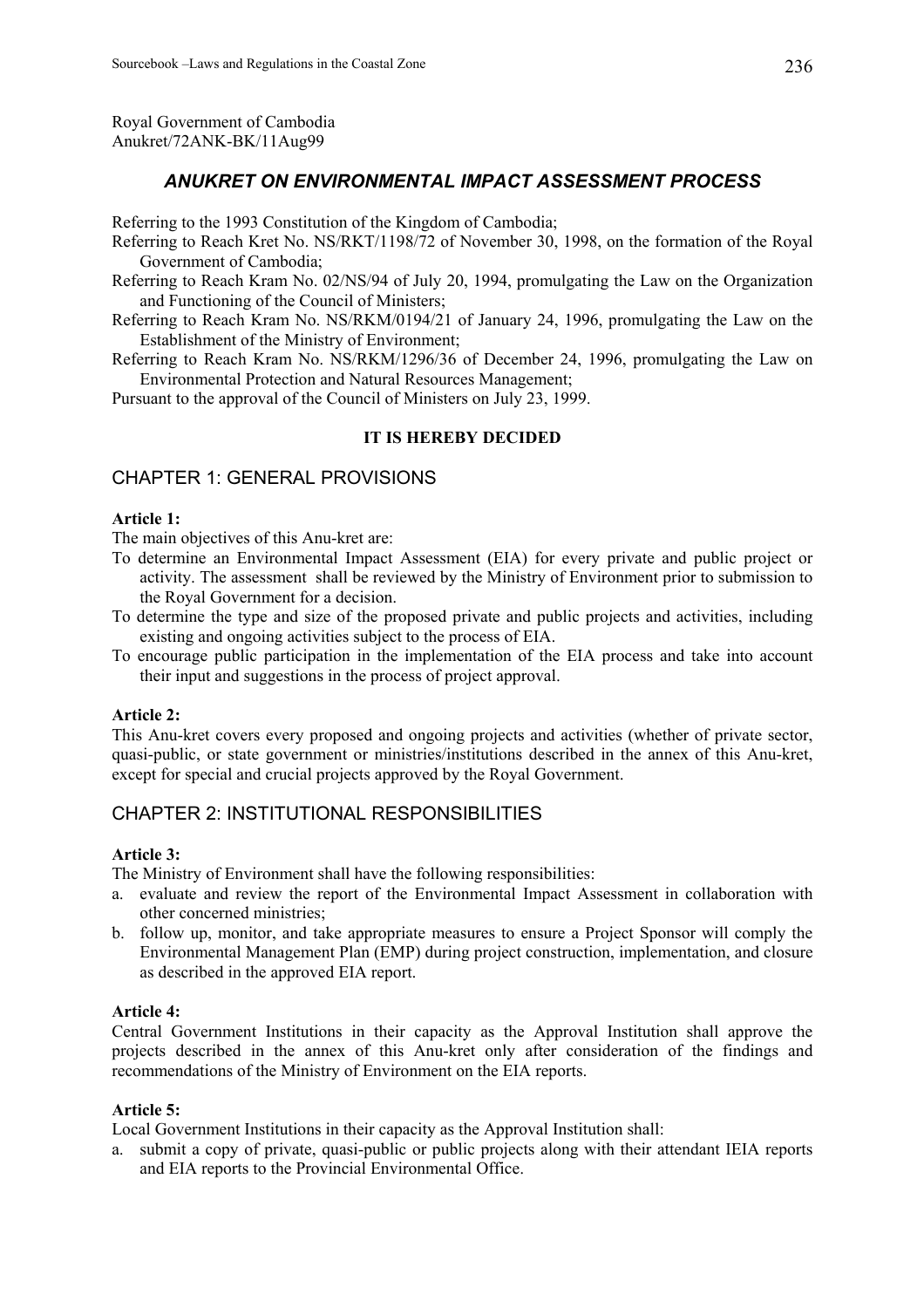b. review and approve the proposed project, after consideration of the findings and recommendations of the Provincial Environmental Office concerned whose mandated was authorized by a Prakas of the Ministry of Environment.

## CHAPTER 3: EIA REQUIREMENTS FOR PROPOSED PROJECTS

### **Article 6:**

The Project Sponsor shall conduct an Initial Environmental Impact Assessment (IEIA) for project requiring an EIA as listed in the annex of this Anu-kret.

### **Article 7:**

The Project Sponsor shall apply to the Ministry of Environment for a review of their IEIA report and their pre-feasibility study.

#### **Article 8:**

The Project Sponsor shall apply to the Ministry of Environment for a full scale review of their EIA report and pre-feasibility study for projects deemed to have serious impact to the natural resources, ecosystem, health or public welfare.

### **Article 9:**

For local project, the Project Sponsor shall submit an Environmental Application to the Provincial/Municipal Environmental Office (PEO) for a review of their EIA report and pre-feasibility study as described in Articles 7 and 8 of this Anu-kret.

### **Article 10:**

The guidelines for preparing IEIA and EIA reports shall be determined by a Prakas of the Ministry of Environment.

### **Article 11:**

The Project Sponsor shall bear the cost of the project review and monitoring fees. These service fees shall be approved by the Ministry of Economy and Finance pursuant to a proposal of the Ministry of Environment.

The said fee shall be for the benefit of the national budget.

#### **Article 12:**

The Project Sponsor is required to make a contribution to the Environmental Endowment Fund as described in Article 19 of Chapter 8 of the Law on Environmental Protection and Natural Resources Management.

#### **Article 13:**

For central projects an Environmental Application Form (EAF) shall be filed by the Project Sponsor with the Ministry of Environment. For local projects, the EAF shall be filed to the Provincial/Municipal Environmental Office.

## CHAPTER 4: EIA REVIEW PROCESS FOR PROPOSED PROJECTS

#### **Article 14:**

The Project Sponsor shall file a report as described in Article 7 with the Ministry of Environment and forward a copy to the Project Approval Institution.

#### **Article 15:**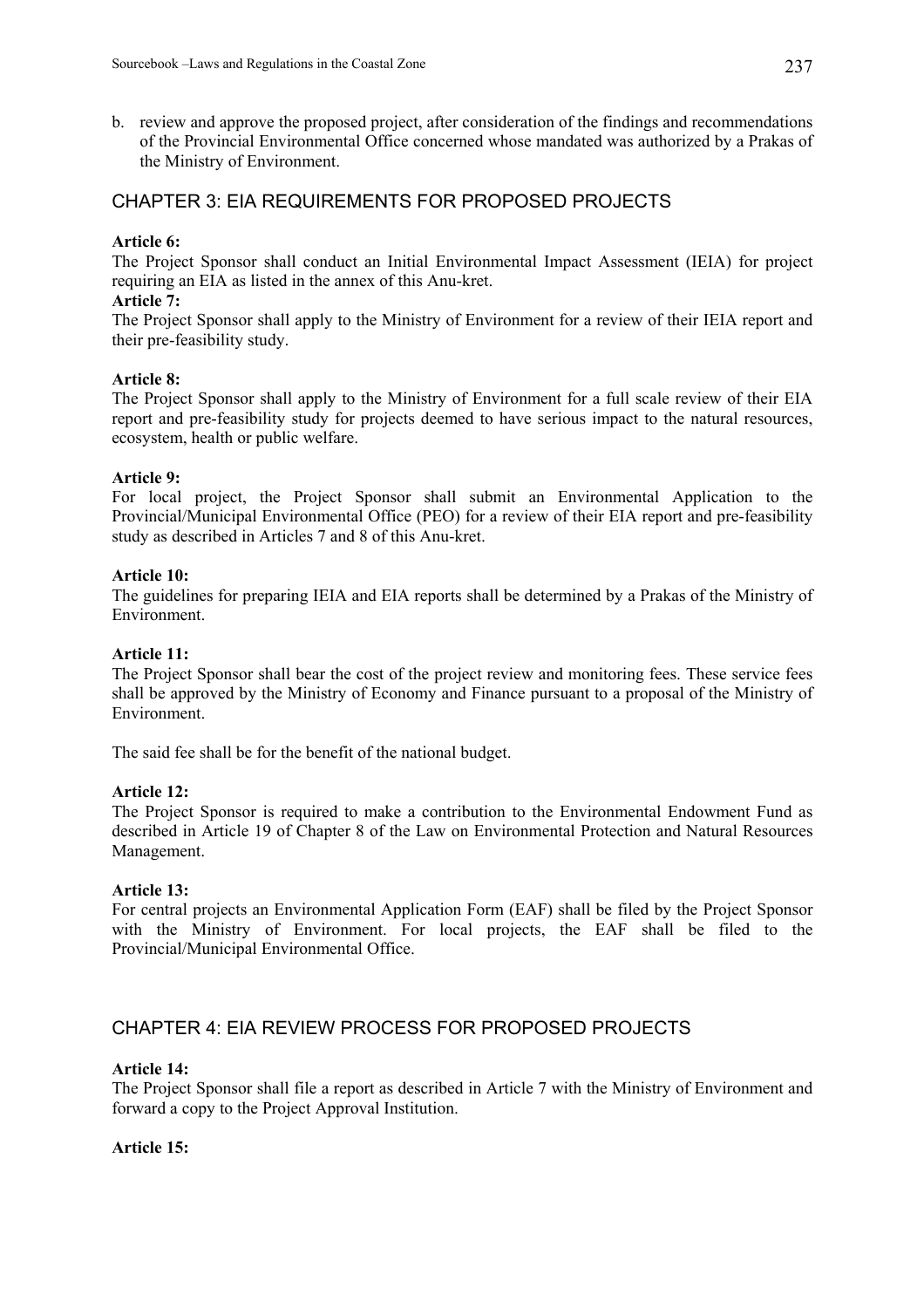The Ministry of Environment shall review the EIA report as described in Article 14 and provide findings and recommendations to the Project Sponsor and the Project Approval Institution within 30 working days following the receipt of the IEIA report and the pre-feasibility study report from the Project Sponsor.

### **Article 16:**

When a Project Sponsor is required to submit a full scale EIA report as described in Article 8, the Project Sponsor shall submit the report to the Ministry of Environment along with their investment application with the Project Approval Institution.

### **Article 17:**

The Ministry of Environment shall review the report as described in Article 16, and will provide findings and recommendations to the Project Sponsor and the Project Approval Institution within 30 working days following the receipt of the full scale IEIA report and the pre-feasibility study report from the Project Sponsor.

#### **Article 18:**

If the Ministry of Environment fails to report its findings and recommendations as described in Articles 15 and 17, the Project Approval Institution will assume that the revised IEIA or EIA reports are complied with the requirement of this Anu-kret.

#### **Article 19:**

In capacity as the Project Approval Institution and Project Sponsor, the Project Sponsor shall comply with the requirements stipulated in Chapters 3 and 4 of this Anu-kret.

#### **Article 20:**

The Project Sponsor shall acknowledge the findings and recommendations of their IEIA or/and EIA report(s) as approved by the Ministry of Environment before they can proceed with their project's implementation.

## CHAPTER 5: EIA REVIEW PROCESS FOR EXISTING PROJECTS

#### **Article 21:**

Within a year of the promulgation of this Anu-kret, all Existing Project Sponsor are required to file their IEIA report with the Ministry of Environment for review and approval of their existing/ongoing central projects as previously approved by the Project Approval Institution.

#### **Article 22:**

Project Sponsor shall file with the Ministry of Environment a full scale EIA report within 6 months in accordance with requirements in Chapters 3 and 4 of this Anu-kret, after the Ministry of Environment notification of the need to submit a full scale EIA report for the existing/ongoing projects.

#### **Article 23:**

Project Sponsor shall carry out the environmental management plan as described in the EIA within 6 calendar months, commencing from the date of the Ministry of Environment's notification that the EIA report compliance with the requirement of this Anu-kret.

#### **Article 24:**

Within two years of the promulgation of this Anu-kret, Project Sponsor shall file an IEIA report to the PEO for review and approval of their existing/ongoing local projects as previously approved by the Local Government Institutions.

#### **Article 25:**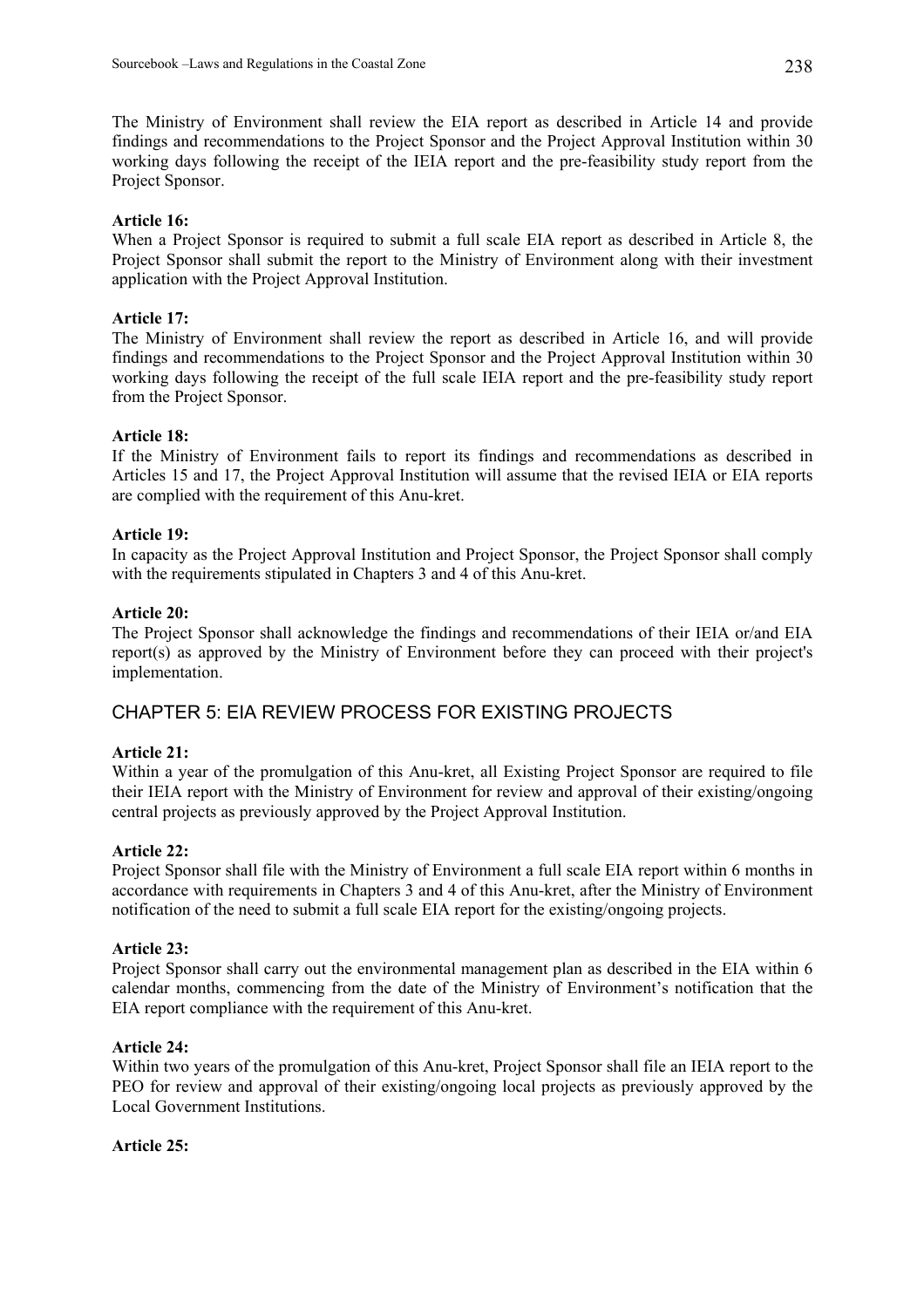Project Sponsor shall file with the PEO a full scale EIA report within 6 months in accordance with requirements in Chapters 3 and 4 of this Anu-kret, after the determination of the PEO of the need to submit a full scale EIA report for the existing/ongoing local projects.

### **Article 26:**

Project Sponsor shall implement the environmental management plan as described in the EIA within 6 calendar months, commencing from the date of the PEO notification of the EIA report compliance with the requirements of this Anu-kret.

## CHAPTER 6: CONDITIONS FOR APPROVING PROJECTS

### **Article 27:**

The Project Approval Institution shall provide guidelines to Project Sponsor on the Environmental Management Plan as approved in the EIA report by the Ministry of Environment.

### **Article 28:**

The Ministry of Environment shall collaborate with other line ministries/institutions to issue a stopwork order for existing/ongoing projects of Project Sponsor which failed in implementing the Environmental Management Plan as approved in the EIA report.

## CHAPTER 7: PENALTIES

### **Article 29:**

A Project Sponsor, who knowingly fails to disclose or misrepresents information that is vital to the environmental review process or does not implement Environmental Management Plan as approved in the EIA report or otherwise violates a provision of this Anu-kret shall be subject to the penalties set forth in Articles 20, 21, 22, 23 and 25 of Chapter 9 of the LEPNRM.

#### **Article 30:**

The Ministry of Environment shall have the responsibility to report and file a complaint against any Project Sponsor found in violation of provisions of this Anu-kret.

#### **Article 31:**

Any Environment official or agent found negligent, violated the Ministry of Environment's regulations, conspired with or assisted a perpetrator, shall be subject to administrative penalties or prosecution before the court.

## CHAPTER 8: FINAL PROVISIONS

#### **Article 32:**

Any provisions that are contrary to this Anu-kret shall be null and void.

#### **Article 33:**

The minister in charge of the Office of the Council of Ministers, ministries, and concerned institutions shall collaborate with the Ministry of Environment to implement this Anu-kret in accordance with their respective roles and responsibilities.

#### **Article 34:**

This Anu-kret shall enter into force from the date of its signature.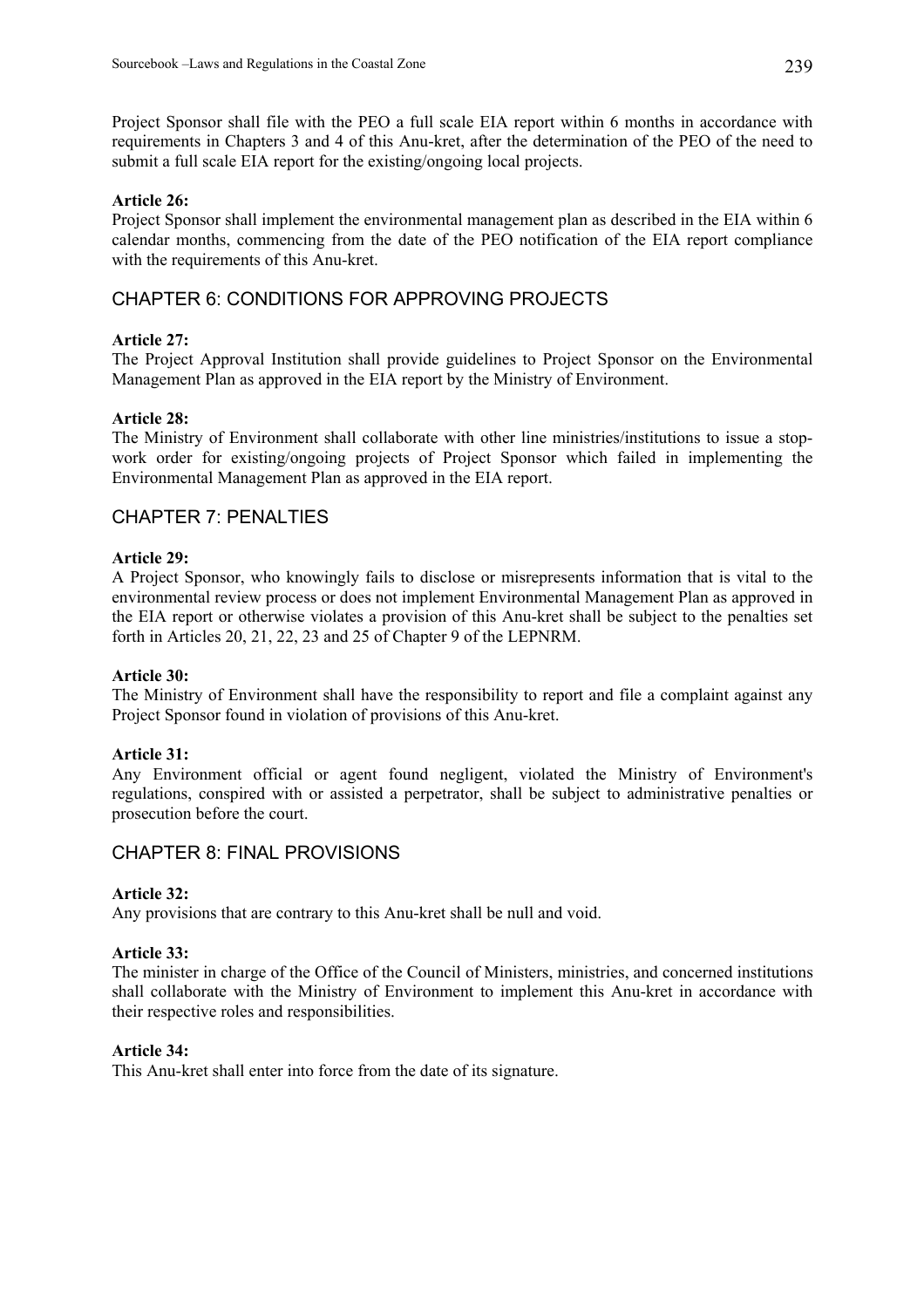| N <sub>o</sub>   | Type and Activities of the Projects            | Size/Capacity                               |
|------------------|------------------------------------------------|---------------------------------------------|
| A                | Industrial                                     |                                             |
| $\mathbf I$      | Food, Drink, and Tobacco                       |                                             |
| 1.               | Food Processing and Canned Foods               | $\geq$ 500 Tones/Year                       |
| $\overline{2}$ . | All Fruit Drinks anufacturing                  | $\geq$ 1,500 Litres/day                     |
| $\overline{3}$ . | Fruit Manufacturing                            | $\geq$ 500 ones/Year                        |
| $\overline{4}$ . | Orange Juice Manufacturing                     | All sizes                                   |
| 5.               | Wine manufacturing                             | All sizes                                   |
| 6.               | Alcohol and Beer Brewery                       | All sizes                                   |
| 7.               | Water Supply                                   | $\geq$ 10,000 Users                         |
| 8.               | Tobacco Manufacturing                          | $\geq$ 10,000 Boxes/day                     |
| 9.               | <b>Tobacco Leaf Processing</b>                 | $\geq$ 350 Tones/Year                       |
| 10.              | <b>Sugar Refining</b>                          | $\geq$ 3,000 Tones/Year                     |
| 11.              | Rice Mills and Cereal Grains                   | $\geq$ 3,000 Tones/Year                     |
| 12.              | Fish, Soy Bean, Chili, and Tomato Sources      | $\geq$ 500,000 Litres/Year                  |
| П.               | <b>Leather Tanning, Garments, and Textiles</b> |                                             |
| 1.               | Textile and Dyeing factories                   | All sizes                                   |
| $\overline{2}$ . | Garments, Washing, Printing, and Dyeing        | All sizes                                   |
| 3.               | Leather Tanning and Glue                       | All sizes                                   |
| 4.               | Sponge-Rubber Factories                        | All sizes                                   |
| Ш.               | <b>Wood Production</b>                         |                                             |
| 1.               | Plywood                                        | $\geq 100,000 \text{m}^3/\text{Year}$ (log) |
| $\overline{2}$ . | Artificial Wood                                | $\geq 1,000$ m <sup>3</sup> /Year (log)     |
| 3.               | Saw Mills                                      | $\geq$ 50,000m <sup>3</sup> /Year (log)     |
| IV.              | Paper                                          |                                             |
| 1.               | Paper Factories                                | All sizes                                   |
| $\overline{2}$ . | Pulp and Paper Processing                      | All sizes                                   |
| V.               | Plastic, Rubber, and Chemicals                 |                                             |
| 1.               | <b>Plastic Factories</b>                       | All sizes                                   |
| 2.               | <b>Tire Factories</b>                          | $\geq$ 500 Tones/Year                       |
| $\overline{3}$ . | <b>Rubber Factories</b>                        | $\geq$ 1,000 Tones/Year                     |
| 4.               | <b>Battery Industry</b>                        | All sizes                                   |
| 5.               | <b>Chemical Products</b>                       | All sizes                                   |
| 6.               | <b>Chemical Fertilizer Plants</b>              | $\geq$ 10,000 Tones/Year                    |
| 7.               | Pesticide Industry                             | All sizes                                   |
| 8.               | Paint Manufacturing                            | All sizes                                   |
| 9.               | <b>Fuel Chemicals</b>                          | All sizes                                   |
| 10.              | Liquid, Powder, and Solid Soap Manufacturing   | All sizes                                   |
| VI.              | <b>Mining Production other than Metal</b>      |                                             |
| 1.               | <b>Cement Industry</b>                         | All sizes                                   |
| 2.               | Oil refining                                   | All sizes                                   |
| 3.               | Gas factories                                  | All sizes                                   |
| 4.               | Construction of Oil and Gas Pipelines          | $\geq$ 2 kilometres                         |
| 5.               | Oil and Gas Separation and Storage Facilities  | $≥ 1,000,000$ Litres                        |
| 6.               | Fuel stations                                  | $\geq$ 20,000 Litres                        |
| 7.               | Mining                                         | All sizes                                   |
| 8.               | <b>Glass and Bottle Factories</b>              | All sizes                                   |
| 9.               | Bricks and Roofing Tile Manufacturing          | $\geq$ 150,000 Piece/month                  |
| 10.              | Flooring Tile Manufacturing                    | $\geq$ 90,000 Piece/month                   |
| 11.              | Calcium Carbide Plants                         | All sizes                                   |
| 12.              | Production of Construction Materials (Cement)  | $\geq$ 900 tones/month                      |

# **LIST OF THE PROJECTS REQUIRING AN IEIA OR EIA**